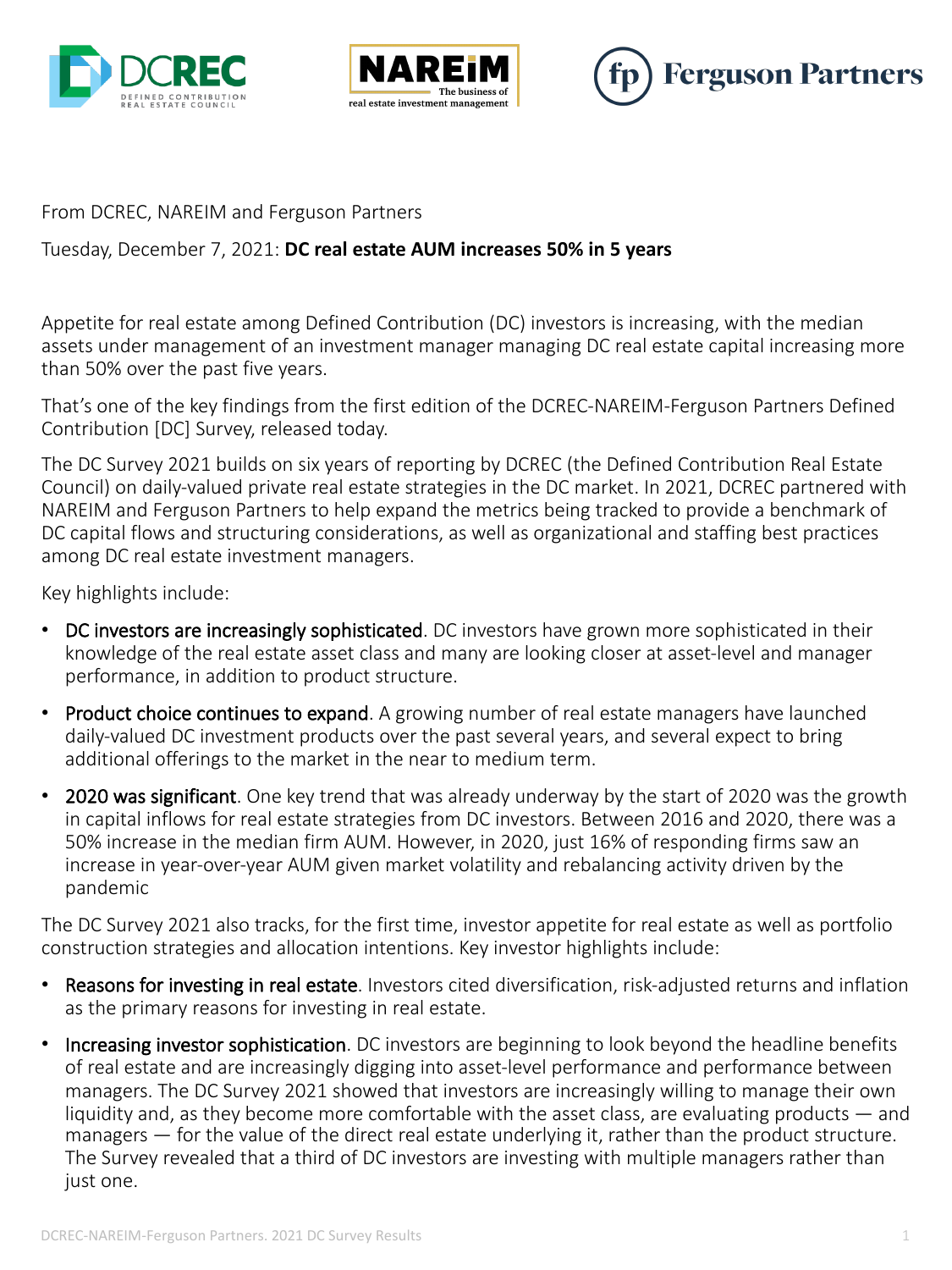





DCREC: "DCREC is thrilled to partner with NAREIM and Ferguson to bring these valuable insights to DC investors and investment managers," said Sara Shean, Co-President of DCREC. "As interest in private investing for DC plans continues to grow, we believe the historical benchmarking data will be helpful to those designing and investing in these solutions to improve participant outcomes."

NAREIM: "At NAREIM, we have been tracking the growing importance of retail capital, particularly that of defined contribution plans, since 2017 and we are excited to have partnered with DCREC and Ferguson to build on that research with this DC Survey," said Zoe Hughes, CEO of NAREIM. "As DC capital becomes an increasingly important, and larger, part of the investment management world, so too the need for benchmarking tools increases. This Survey is about helping managers and investors understand how to establish, build and execute on successful strategies for real estate investing. NAREIM is honored to be a part of that work."

Ferguson Partners: "Defined contribution capital has the potential to reshape the real estate investment management landscape over the coming years," said Erin Green, Managing Director of Ferguson Partners. "Understanding investor appetite, product structures and capital flows are critical inputs for any manager active in, or evaluating entry into, the space. Ferguson Partners could not be more proud to partner with DCREC and NAREIM on this important initiative."

### Survey objectives

The DC Survey 2021 builds on six years of research helping investment managers and DC investors better understand scale and execution of real estate products for DC participants. The 2021 report demonstrates that there is heightened interest from both real estate investment managers who are either actively developing their DC offerings or considering doing so, as well as from DC investors who view real estate as a valuable component of their portfolio construction.

The key objective of the DC Survey 2021 this year and in future iterations, is to benchmark that understanding. This report is the foundation of all respondents working together to share insights and best practices for the benefit of the entire industry.

*An executive summary of the DC Survey 2021 is available on the DCREC and NAREIM websites. The full results are available to DCREC and NAREIM members.* 

For more information on the Survey or to speak to a representative at DCREC, NAREIM or Ferguson Partners, please contact:

Mary Adams, ECG: mary@eventgrp.com

Zoe Hughes, NAREIM: zhughes@nareim.org